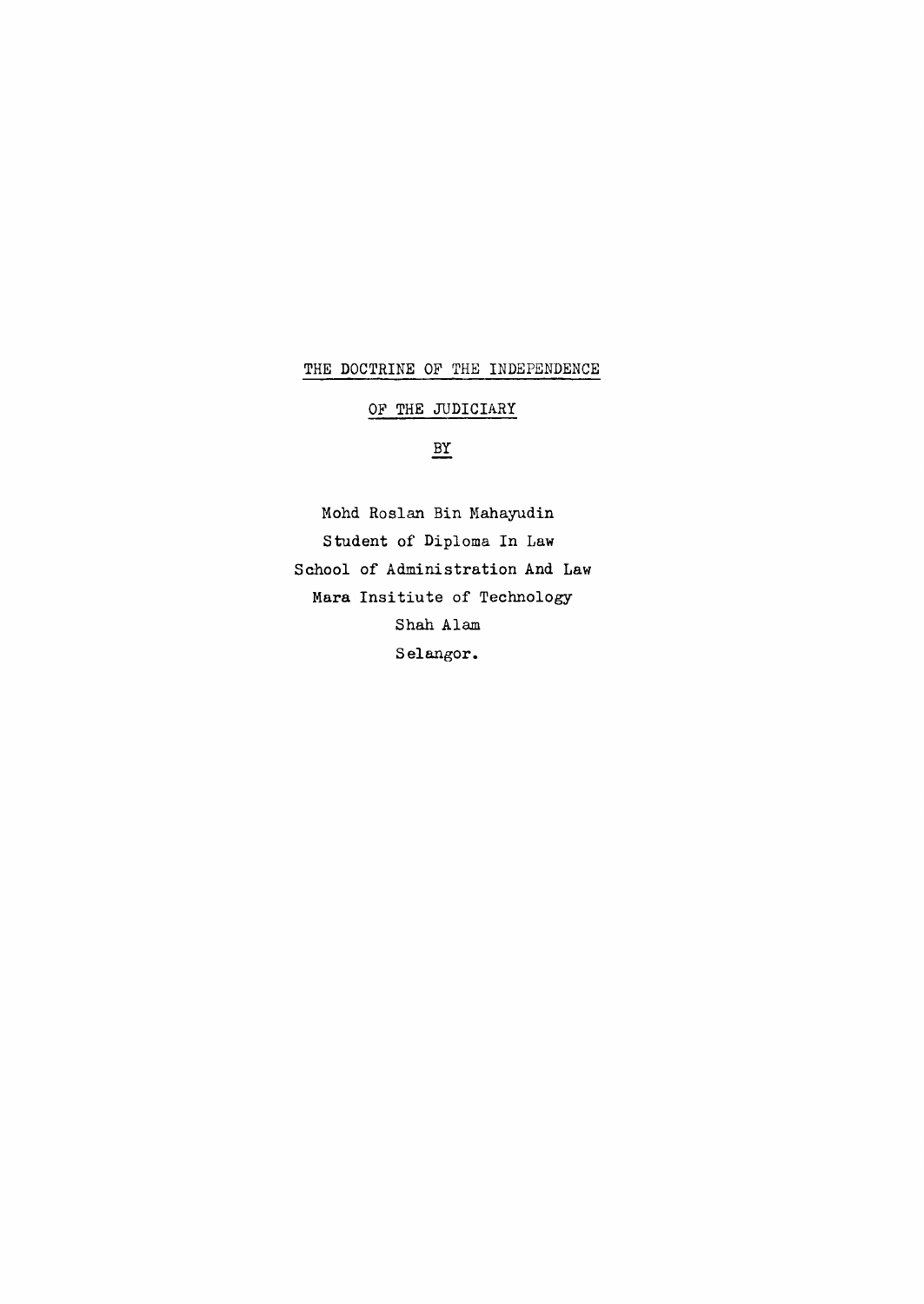# **CONTENTS**

 $\mathcal{L} = \{ \mathcal{L} \}$  .

| PREEFACE   |       |                                                                                                                             | i                          |
|------------|-------|-----------------------------------------------------------------------------------------------------------------------------|----------------------------|
| Τ          |       | INTRODUCTION                                                                                                                | 1                          |
|            |       | A - Role and Function of the Judiciary<br>B - Power of the Judiciary                                                        | 3<br>4                     |
|            |       | II - INDEPENDENCE OF THE JUDICIARY                                                                                          | 6                          |
|            | $A -$ | Security of Judicial Tenure<br>B- Remuneration<br>C- Conduct<br>D- Power to punish for contempt of court                    | 10<br>11<br>12<br>14       |
|            |       | III- MISCELLANEOUS - The Independence is interrupted ?                                                                      | 17                         |
|            |       | IV - SUGGESTIONS                                                                                                            | 20                         |
|            | $B-$  | A- Quality of Judges<br>Appointments of Judges<br>C- Remuneration of Judges<br>D- Quality of Judgements<br>E- Privy Council | 20<br>20<br>21<br>22<br>24 |
| V          |       | CONCLUSION                                                                                                                  | .25                        |
| APPENDICES |       |                                                                                                                             |                            |

| $\mathbf{A}$ | Part IX of The Federal Constitution |    |
|--------------|-------------------------------------|----|
|              | Structure of The Courts in Malaysia | 33 |

BIBLIOGRAPHY **34**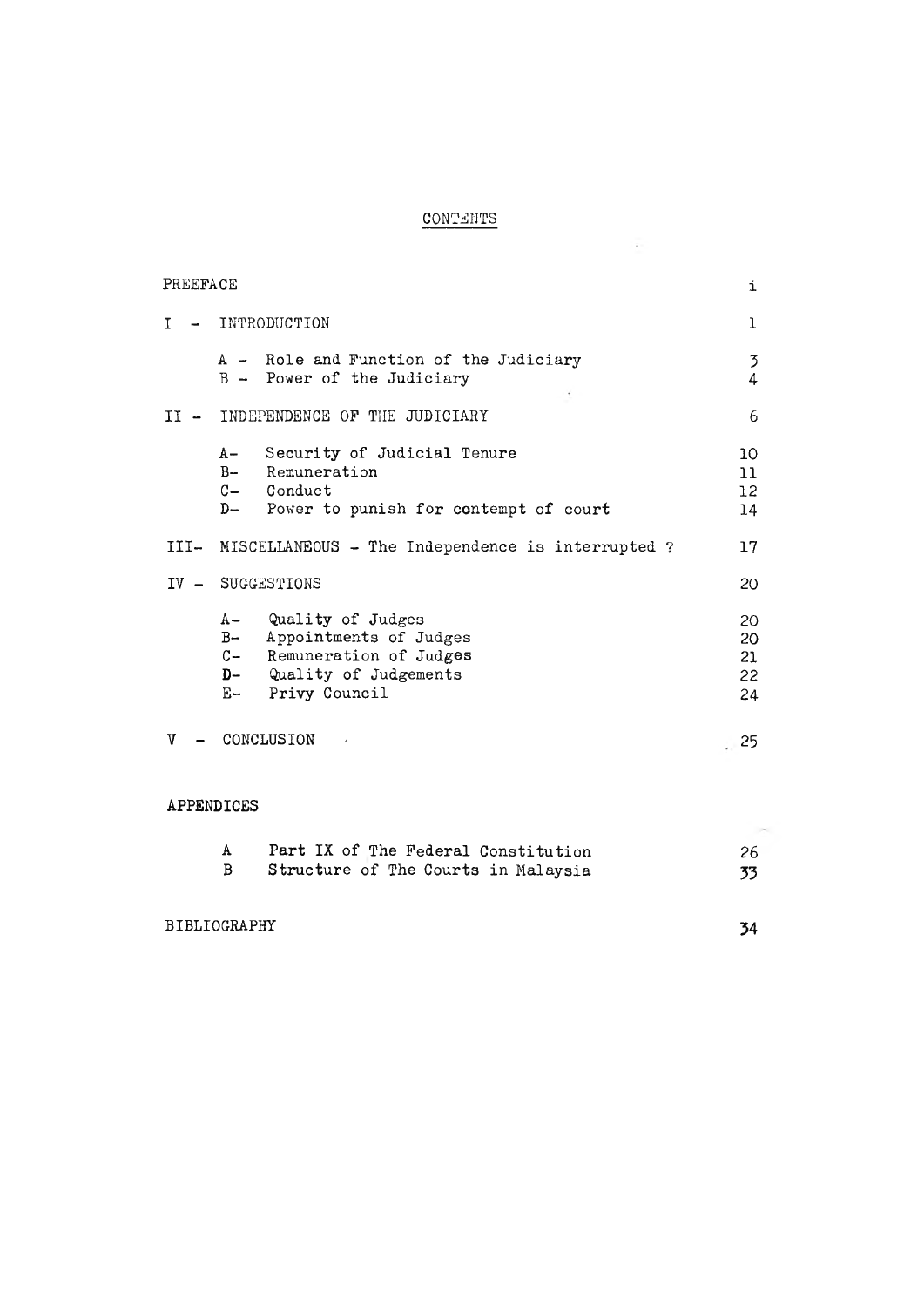#### I- INTRODUCTION

The Federal Constitution which as the Malayan Constitution came into force twenty five years ago, has proved to be a strong foundation on which to base a system of government capable of securing an efficient executive sensitive to the need for political stability without which there can be no economic stability and no prosperity for the newly independent nation. There is no doubt that since 31st. August 1957, where Malaysia achieved its independence the country has gone from strength to strength, as can be seen especially in the economic Field, also social and politic. The most dramatic ecidence is the value of Malaysian dollar which is today worth in terms of sterling double what it was at Independence.

Many factors have been responsible for the steady progress made by the country in so many areas. Not least in the contribution made by the judiciary that has quietly maintained the supremacy of the Constitution and the rule of law, and determined the matters that come up before it fairly and impartially without fear or favour. The reputation that it enjoys of being able to decide without interference from the executive or the legislature, or indeed from anybody, contributes to confidence on the part of the members of the public generally that should they get involved in any dispute with the executive or with each other, they can be sure of a fair and patient hearing and that their disputes will be determined impartially and honestly in accordance with law and justice.

1. For more detail, see Emerson R. Malaysia, University of Malaya Press  $(1964)$ .

 $\cdot \cdot \frac{2}{-}$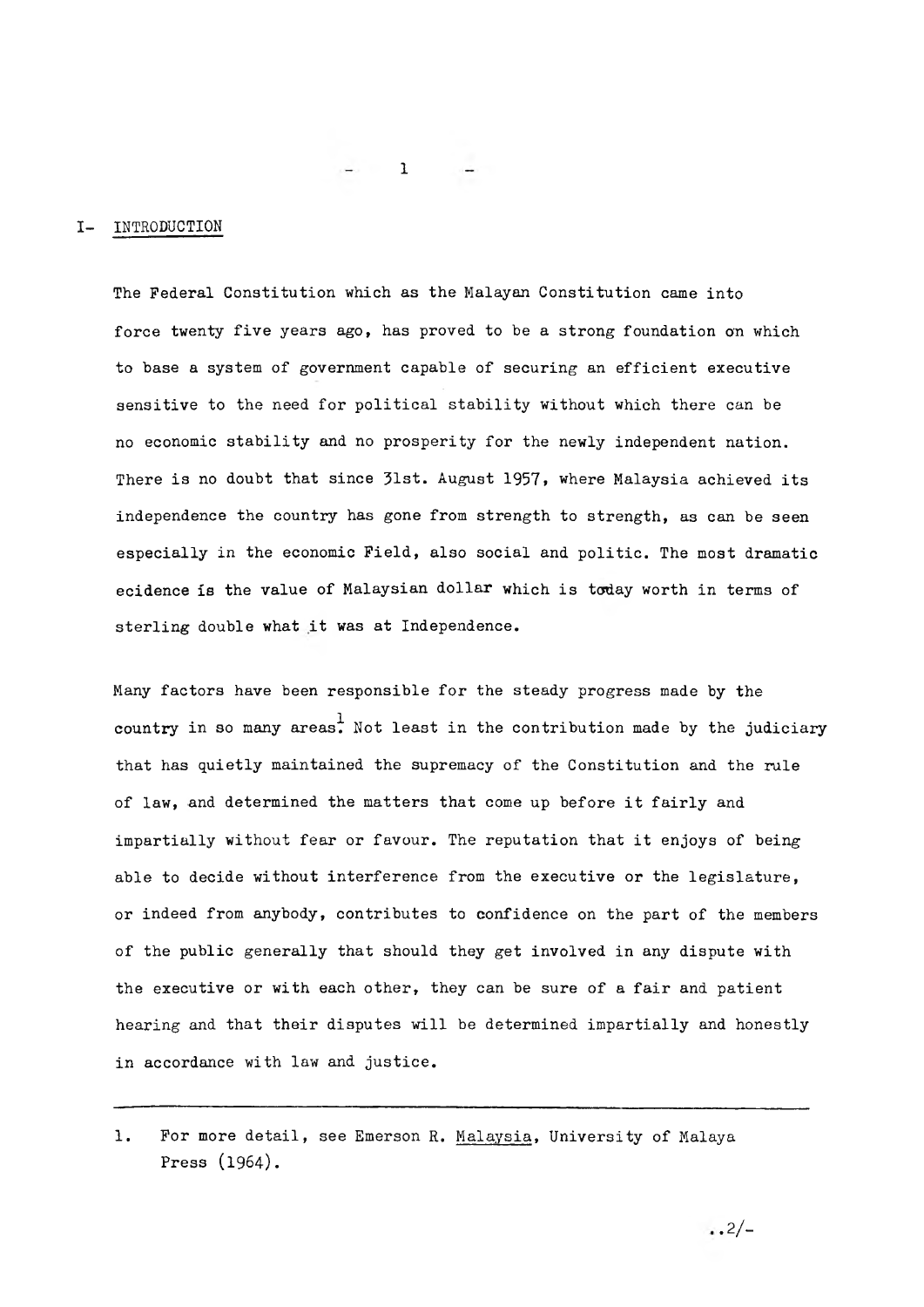Apart from transitional provisions the present constitution contains 2 sixteen Articles dealing with the Judiciary. Originally it contained only twelve Articles, but Act 26/1963 which brought into being Malaysia added Articles 122A, 122B and 122C with effect from Malaysia Day, 16th. September 1963, and in Act A 354 added Article 125 A. This is in contrast to the Federation of Malaya Agreement, 1948, the constitution in force immediately before Independence, which, apart from transitional provisions, had only seven clauses dealing with the judiciary.

As well known, the constitution divides the authority of the Federation 3 into three kinds

- (1) Executive authority (i.e. the power to govern) which is vested by article 39 in the Yang di-Pertuan Agong and exercisable, subject to the Constitution and Federal Law, by him or by any minister authorised by the Cabinet.
- (2) Legislative authority (i.e. the power to make law) which is vested by article 44 in Parliament; and.
- (3) Judicial power (i.e. the power to hear and determine disputes and to try offences and punish offenders) which is as mentioned earlier, vested in article 121 (1).
- 2. Article 121 to 131A, Part IX of the Federal Constitution.
- 3. Tun Mohamed Suffian Bin Hashim, An Introduction To The Constitution of Malaysia, Kuala Lumpur, Government Printer, 1976.

2